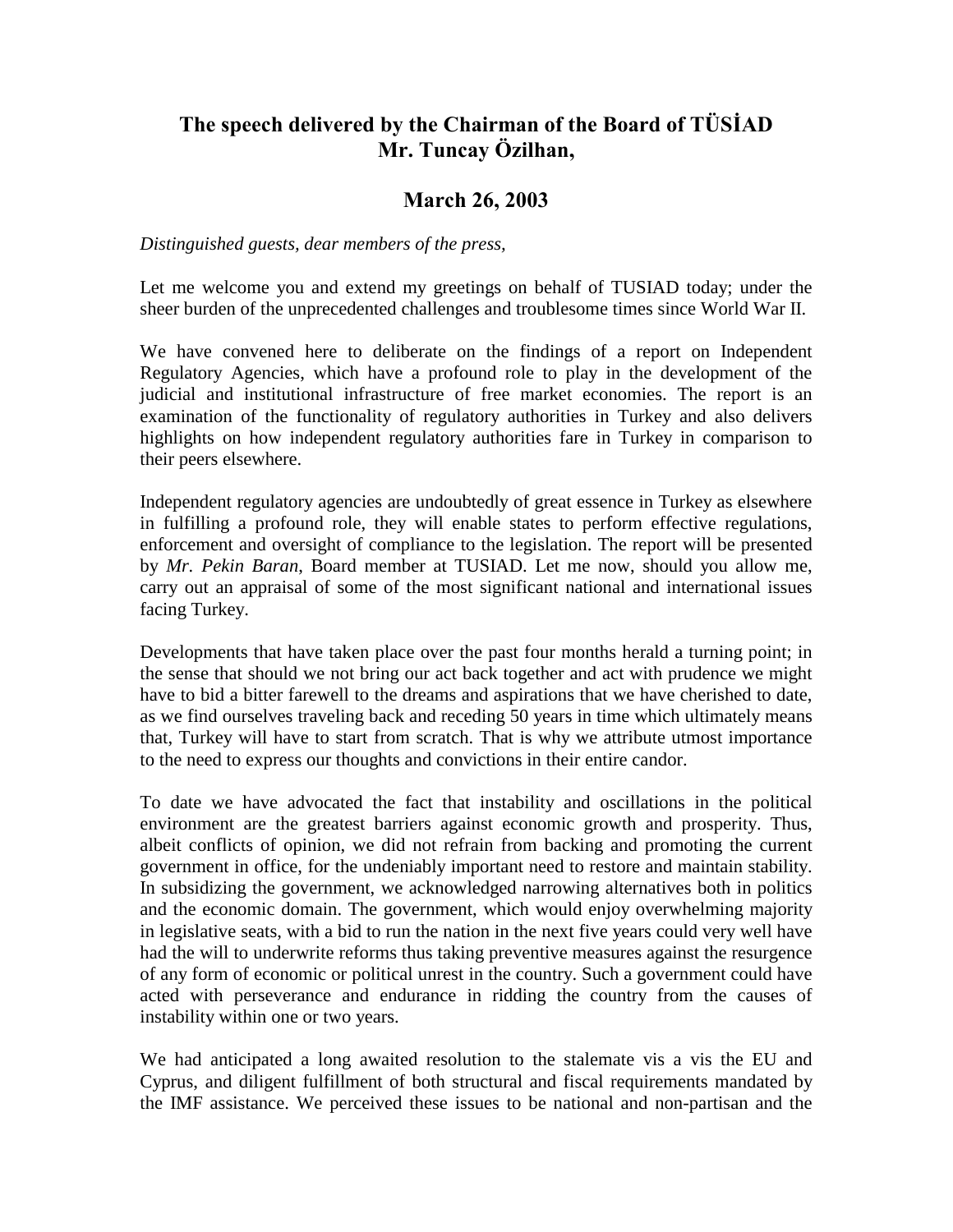government had been expected to bear such a stance. To date, we have made our willingness and readiness to contribute clearly and have reserved our rightful claims to be critical.

The government commenced by building confidence and faith in their ability to comprehend the scale and severity of the issues, facing the country and provided reassurance for their steadfastness and willpower to resolve the causes of standoff.

Unfortunately, we were to find ourselves with an ill prepared government who chose to act unilaterally in a self contained manner, rather than acting on collective will backed by extensive cooperation, voicing controversial and conflicting statements on issues of national interest. With passing time, an increasing predisposition to succumb to the established *modus operandi*, forms of governance and policy making began to resonate. Ultimately Turkey found herself in a *cul de sac* in all areas of concern.

From now onwards, regardless of the form of collaboration Turkey enters into, regarding the Iraqi conflict, it is bound to take the country much longer to normalize its ties with the United States of America, presumably much longer than it had taken Turkey, to resume talks with the States following the Arms Embargo in 1974. One should not be taken by surprise with the prospects of looming challenges such as unfavorable lobbying activities before the Congress, the future of Baku Ceyhan pipeline and the impediments Turkish private businesses are bound to run into, in the US markets.

As for the European Union, despite the overarching presence of an issue as sensitive as Cyprus may be, the government has failed to concentrate on and has practically overlooked the aspects of the EU all together, since December of last year. Furthermore, the government has chosen to pursue and to aggravate the standstill in Cyprus, which has inevitably culminated in an impasse in Turkey's accession to the EU. It is a process that could eventually result in intrusions in Northern Cyprus. It is a path we have knowingly entered although it was clear from the start that such hard-line policies would signal not only distancing from the European Union but also ostracision worldwide.

Could we somehow maintain a robust economy while running into a global political alienation? Guess not.

The Prime Minister has expressed willful perseverance to comply with the IMF program. Financial markets have not quite responded to such uplifting rhetoric and have remained indifferent, simply because resoluteness must not remain in policy but be verified by execution in practice.

Until this very moment, it seems that the government has largely adjusted to policies of incessant feet dragging, absence of resoluteness and forever procrastination attributes commensurate, with the established political tenets prior to the national elections. Should reluctance to perform manifest itself in transgressions and oscillations, we could find ourselves in a void, unable to find our way amidst pending uncertainties in the world under the sheer burden of internal debt and external borrowings topping 90 and 80 billion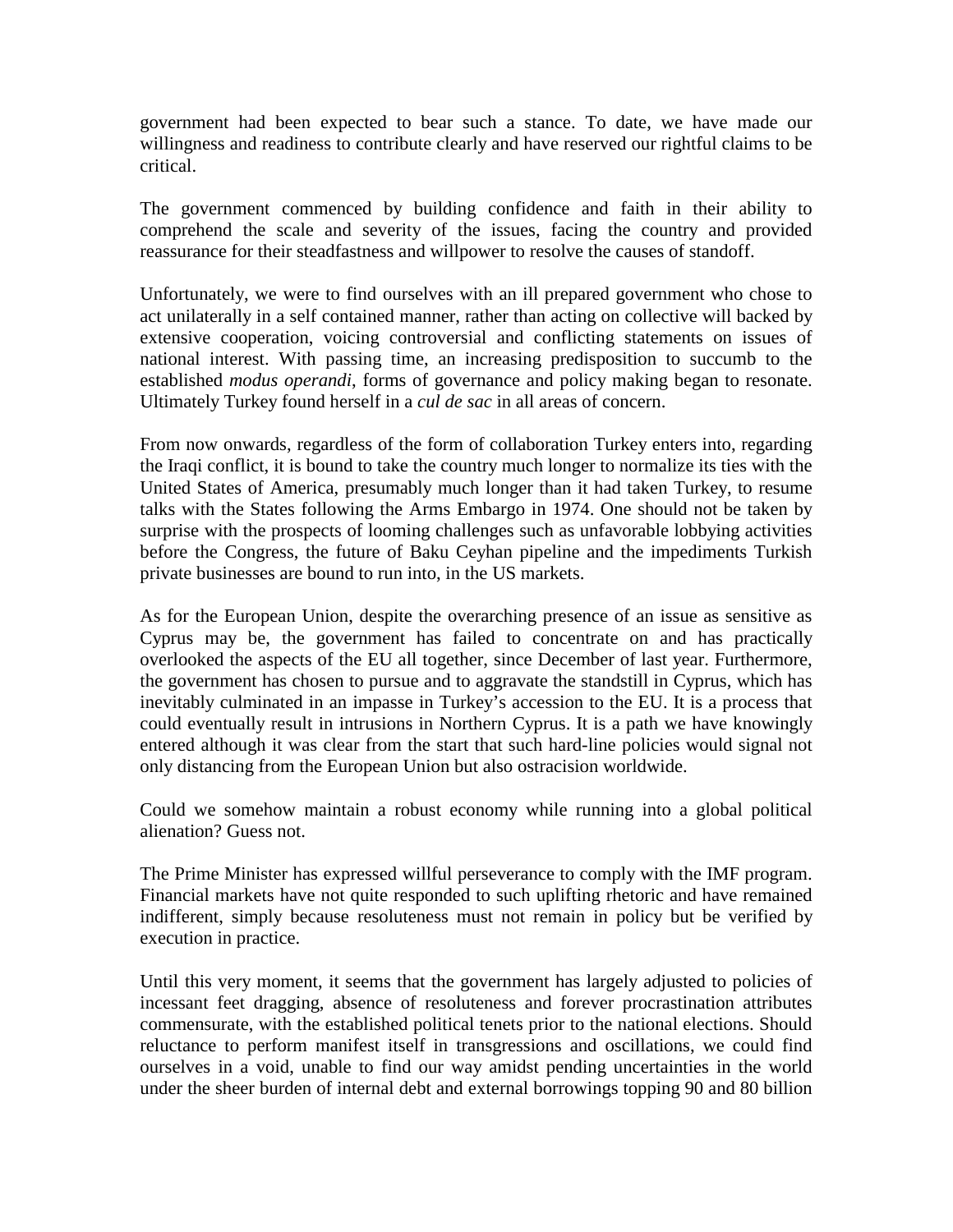USD in volume respectively. Astounding resources could not suffice in bailing the country out.

Ladies and gentlemen,

No doubt, the primary political incumbents accountable for all these developments are those in government. However the government alone must not be held accountable.

Neither the United States nor the European Union have put substantial emphasis on the frailty and sensitivities felt in Turkey, due to geographical proximity to the war zone. Their attitude has largely been the cause of the standstill.

We must try to see our own reflection in the mirror. We believe that responsibility lies in the hands of all decision makers alongside the cabinet, including the opposition in the parliament and all other high-ranking entities who have a close bearing on the administration. No one could claim not to be accountable It is a fact we ought to acknowledge and voice. Otherwise a resolution may not be designed.

The established norms of political governance in Turkey may be susceptible to be influenced from the political, economic and foreign policy tenets of in drawn and withdrawn nations. It is a modus operandi that is guided by statist principles inspired and replenished by reminiscences of the past century, rather than being driven by the need to define national interests based on the needs and requirements of the present times. Strong sentiments linked to national security, whose focal point has been internal threats, due to historical justifications and ramifications, clearly blinds and paves the way to inability to interpret and perceive crises of cross border scale. Being overly dedicated to maintaining equilibrium between intrinsic sources of power rather than bearing an international point of focus, culminates in a growing rift when it comes to devising realistic solutions in international affairs.

Authorities have cited the presence of control and oversight in the current state of affairs, indicating that the policies of the current government may in fact be, purposefully and consciously designed. Could it be that Turkey is being pulled and distanced away from the West deliberately, with a view towards justifying what some claim, as Turks will only be befriended by their own peoples? Perhaps there are designed and calculated efforts, to turn Turkey into a degraded and inward looking state, subject to manipulation and manoeuvre. Hardly as we may find these arguments to bear any credibility, we cannot quite wash them aside and avoid deliberation, following the current state of affairs.

Creating hardships in restoring ties with the US, Turkey's long time ally for the past half century, causing a standoff in Turkey's EU relations and opting for a stalemate and lack of reconciliation in Cyprus, would mean Turkey's ostracision from the rest of the world. The only other option we have, would be to turn into a Middle Eastern state inflicted by authoritarian rule and low-income levels.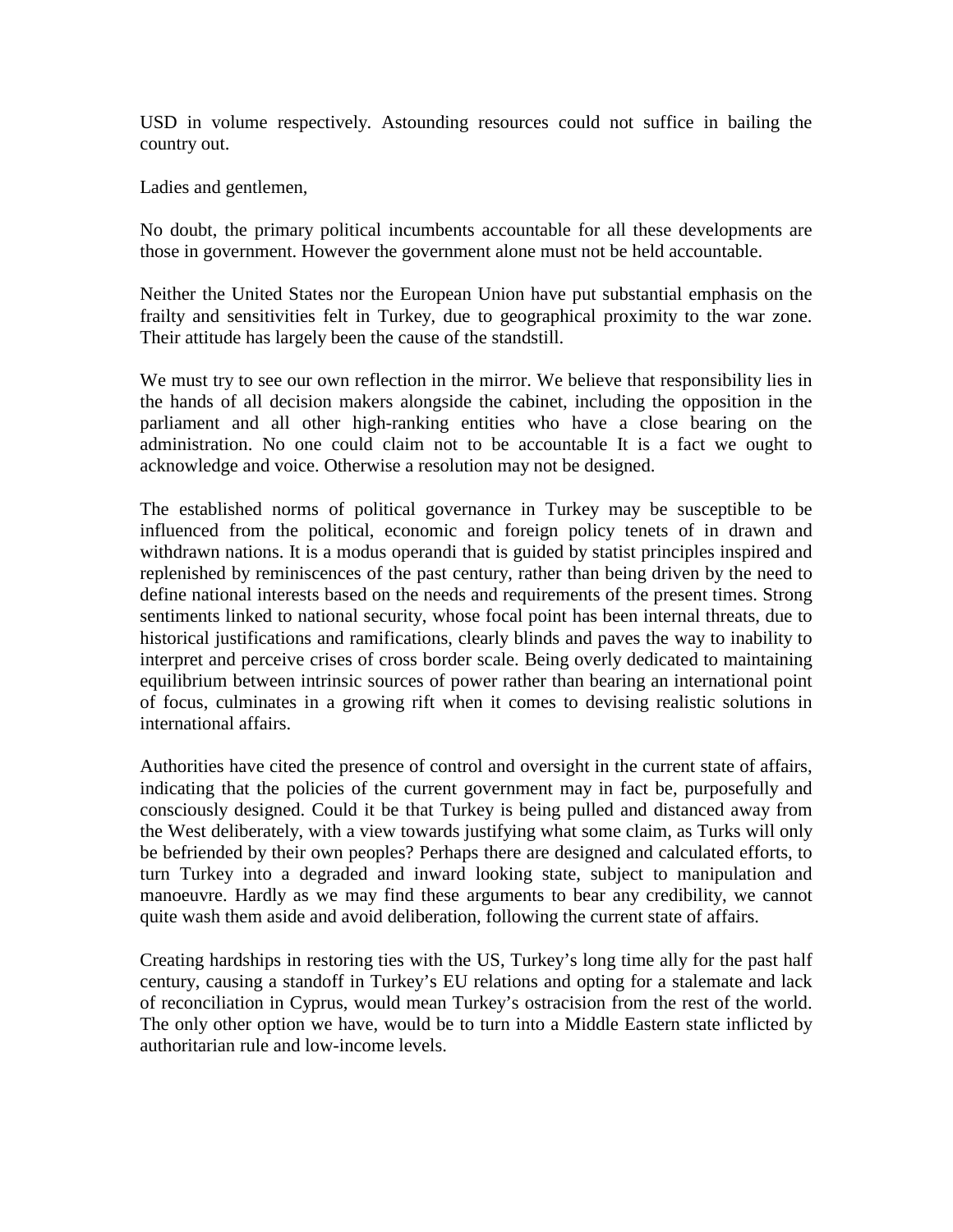Turkey set a vision for herself decades ago. This is a country that has long adopted commitment to development through democracy and integration with the west, for maintaining the liberties and welfare of a population nearing 70 million people today. To date, the country has seen major developments to this end. At such a point in time, no one could pay the hefty price of turning Turkey into an isolated country, cooped up in the Middle Eastern geography.

Democracy is a challenging regime to govern. Leadership is required for strengthening common denominators and collective aspirations despite the presence of a pluralistic environment, which means dissenting views. The leadership must have the competence to reconcile conflicting views and interests voiced by dispute-ridden segments of the society. For that, decision makers and governments must be equipped with individuals who have internalized the principles of modern governance and management.

Turkey's capacity to promote and position herself, among the developed nations largely depends on the willingness of decision makers in office to update and modernize their frames of references and ways of governance. It is about changing governance styles, which could propel Turkey to take the steps and actions that could dispel the dark clouds looming ahead.

These are not sublime or irrevocable matters of the state. In essence what we are mentioning is economy.

All segments of this society including peasants in the rural outback, entrepreneurial businessmen, trade merchants, civil workers, teachers at schools, security guards before the gates of businesses, pensioners, teens, labourers and the jobless alike, have one thing in their minds and that is how to save the day, or indeed how to find ways of surviving the next day.

At unprecedented levels since World War II, the country yearns to discover the options ahead and clear stratagems into the future. This is a historic mission to be fulfilled by all the high-ranking decision makers in this country, i.e. the President, the government in office, the Grand National Assembly, armed forces and the members of the bureaucracy.

We as TUSIAD believe and share in this responsibility. No matter how bleak and cumbersome the picture may seem, we have unwavering conviction in the dynamism to be found in this nation, with business circles in particular.

Esteemed guests,

To find a way out of this cul de sac, there are two areas we must concentrate upon: foreign policy and the economy.

Turkey's primary national interest is vested in continuity as a democratic, modern and western state and to provide for the peace and welfare of its 70 million people. It is an overarching vision, which could easily nullify all the suspense, regarding Turkey's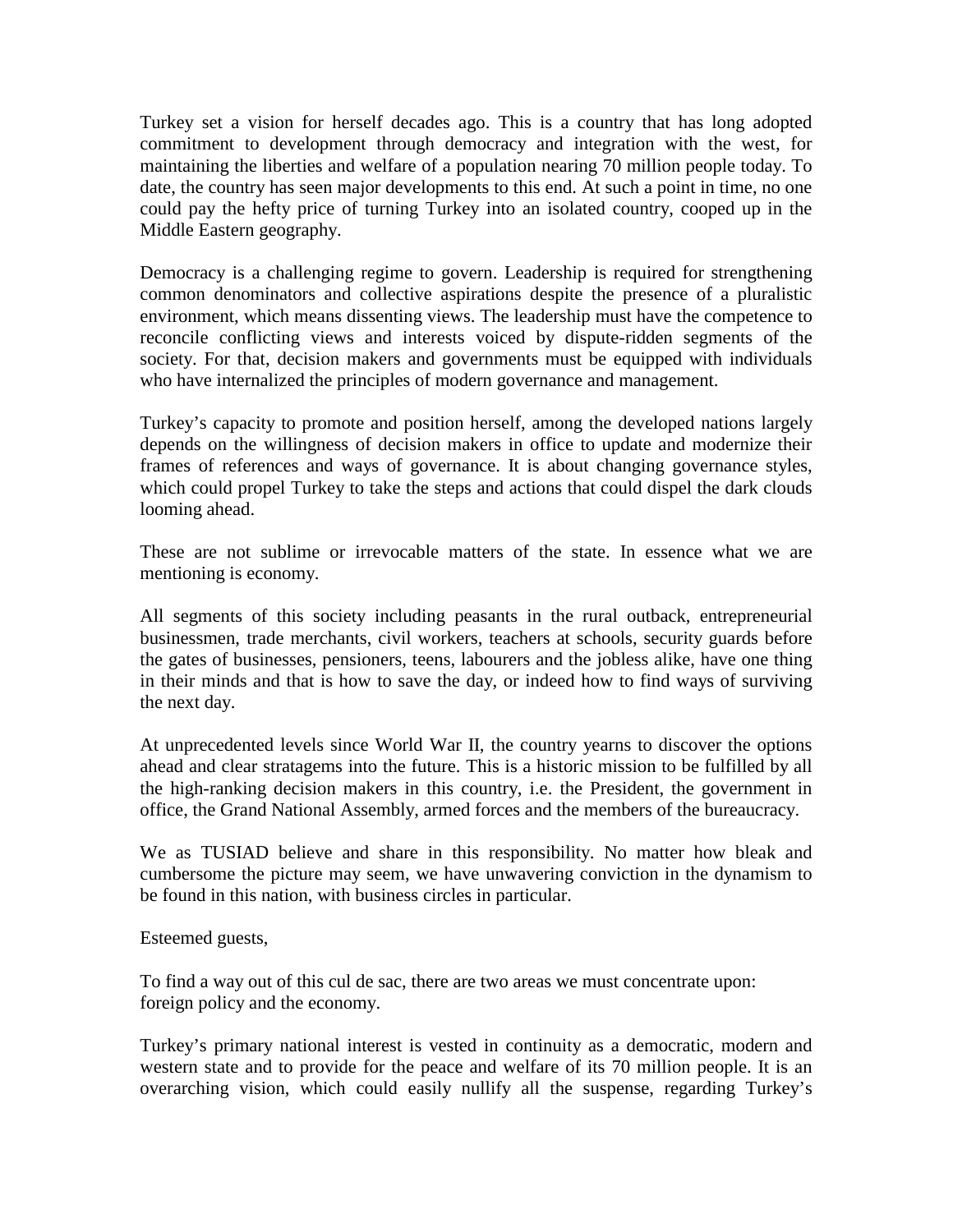distancing herself from the EU and the US. But having a vision is hardly enough. Ties with both parties have been severely damaged and no doubt they must be repaired with great effort and attention. In terms of foreign policy, the country is in an urgent need for drastic measures that will render creativity and flexibility in policy making.

- 1) Declarations must be made affirming Turkey's consent to the foundation laid out by the Annan plan in the resolution of the stalemate in Cyprus. Despite the presence of some rightful claims and concerns, the Annan Plan offers a consensus and therefore is highly unlikely that it could fulfill all the demands in question. It is a resolution that offers highly affirmative and effective answers to Turkey's assumptions. We could find ourselves in a situation where we may be longing for this plan somewhere in the future, if we refuse it today.
- 2) Talks must be resumed with Greece, to reach a consensus on the need for a referendum in both communities. Both Athens and Ankara must reach an accord, on issues pertaining to both of the guarantor states, while parallel talks are effectively conducted with the UK.
- 3) Proactive initiatives by Greece, currently in presidential post could enable the EU to provide back up for the Annan Plan, while Turkey toils to incorporate the Annan Plan in the association agreements, of the newly acceding 10 countries to be signed in Athens on April  $13<sup>th</sup>$ . Before the date of accession, which is May 2004, Cyprus must be resolved in the light of the Annan plan, which would enable a united island to join the Union.
- 4) The year 2003 Progress Report must provide a backdrop for relations with the European Union and Copenhagen criteria must be met in full. Both parties must declare before their own public that Turkey's prospective accession is irrevocable and that it is only a matter of meeting technical criteria for full membership to take place. Should the progress report be positive in its observations, parties must extend the message that, Turkey's prospective accession is irrefutable and unquestionable.
- 5) Constructive dialogue must be entered into with the European Council, the Commission and the European Parliament before December 2004. Following the military intervention in Iraq and bearing in mind the fact that the EU is primarily an economic and a monetary union, without putting too much emphasis on security and common foreign policy matters, rather areas of focus should be the increased emphasis on bilateral ties with EU member states and decisive steps towards the initiation of negotiations.
- 6) As far as the USA is concerned, utmost attention must be paid so as to prevent any worsening in ties. Turkey's approach in Northern Iraq will not only have serious implications on US relations but will have deep repercussions for Turkey's EU talks.
- 7) Turkey must effectively communicate issues that pave the way to consternations regarding Northern Iraq. To date, the country has by and large failed to express concerns regarding Northern Iraq effectively. Turkey must communicate elements such as arms and humans trafficking and terrorism prevalent in the region, drawing upon the drastic economic and social implications, the previous war in Iraq had had for border towns in Turkey. Military conflict across the border from Turkey, has had severe economic influences and results in a young generation, whose only means of economic survival is terror, hence rise in terrorism. Turkey must conduct an effective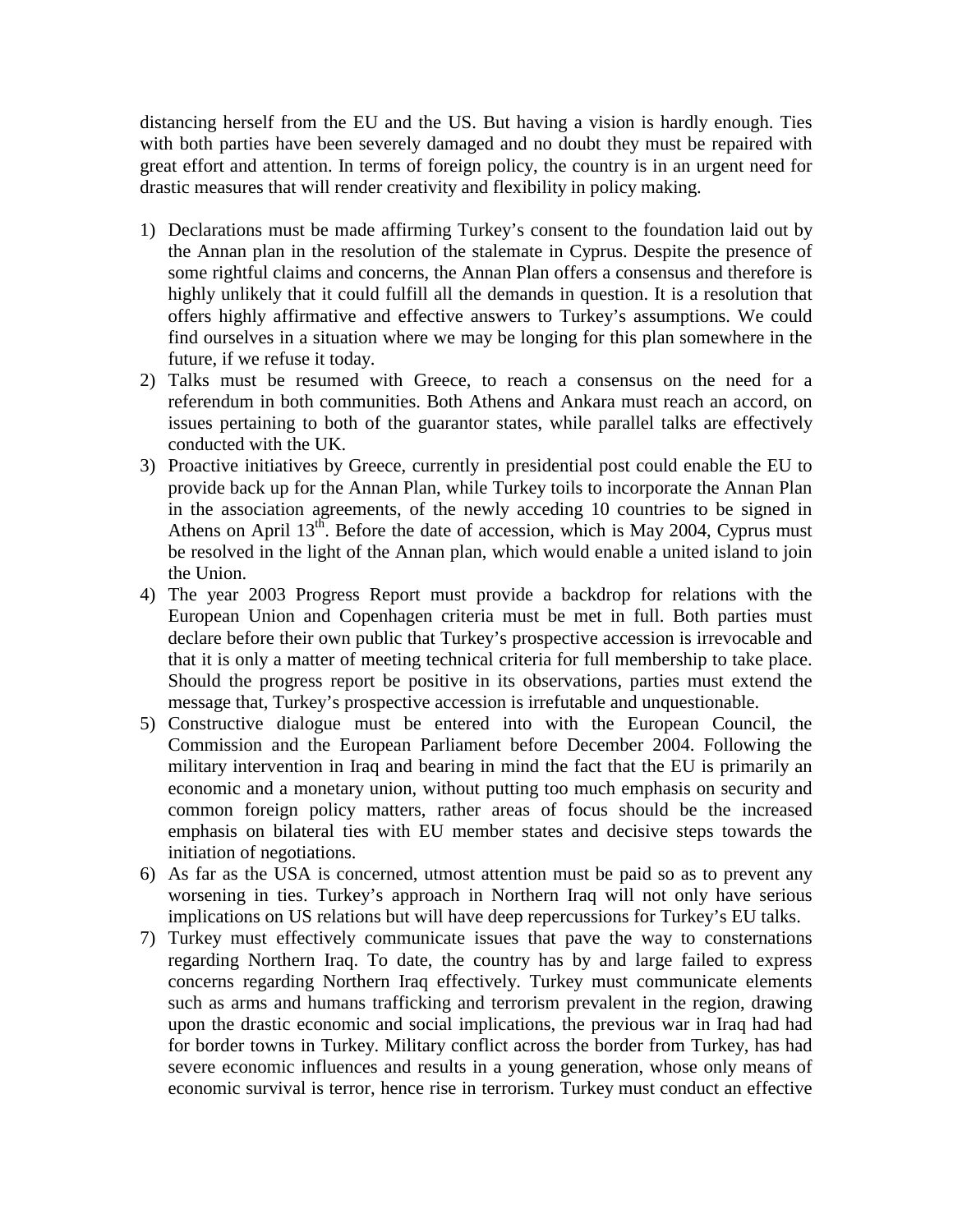communications campaign, expressing the fact that, present views regarding Northern Iraq are caused by humanitarian assistance and border security thus helping to remove some of the speculations in international press and media.

8) The confidence rift that has caused a tension between the US and Turkey can be bridged following the war in Iraq, by a comprehensive communications and PR campaign targeting civil movements and NGO's. NGO's in Turkey must extensively communicate with their peers in the States to build confidence, as had been the case to raise awareness, for Turkey's EU accession.

## Dear Guests,

TUSIAD will provide utmost support to all the government initiatives before the US and the EU. We are going to get together with the Austrian Prime Minister Schussel next week and deliver the thoughts and opinions of the business community. A leading delegation from TUSIAD plans to hold talks with the US administration and the Congress in May this year.

As for the economy, the government must immediately relinquish its current mood and discontinue to sacrifice Turkey's future, for the local elections in April 2004. The performance of the government in the next four and a half years will depend on the extent to which, they will remain aloof to populist policymaking and their capacity to restore confidence. The government must demonstrate decisiveness, commitment, consistency and pursuit of excellence in policy making and execution. They must be receptive to cooperation and consultations and trust in their technocrats. The following are the economic initiatives that must be planned by the government;

- 1) The  $4<sup>th</sup>$  stand by with the IMF, must be completed in the nearest course of time. The government must avoid any hindrances and stifling effects that could challenge compliance. Although the government has expressed their will for compliance, the letter of intent has not quite gained shape. Financial markets in Turkey are on the watch out for the letter of intent. At a time when war damages might be unilaterally recovered by Turkey, the business community and financial markets are anxiously awaiting the measures to be taken by the government, in maintaining economic activity.
- 2) The government foresees a five percent rise in GDP and targets 16 to 20 percent in the inflation rate. These figures must be revised by the government. It would be overly optimistic to presume recovery in economic activities and an overall increase in growth rates as early as the second half of 2003. We must anticipate adverse effects to be caused by the vicinity in the region.
- 3) The government must extend the IMF backed macro economic compliance program to cover 2004 to 2006. The extended program should be designed with due respect to the economic damages caused by the war and the post conflict scenery in the region. The program should not only maintain fiscal discipline, but must also aim to generate sustainable growth and productivity. Turkey's credibility to access funds in money markets, maintenance of stability in financial markets and sustained control on the